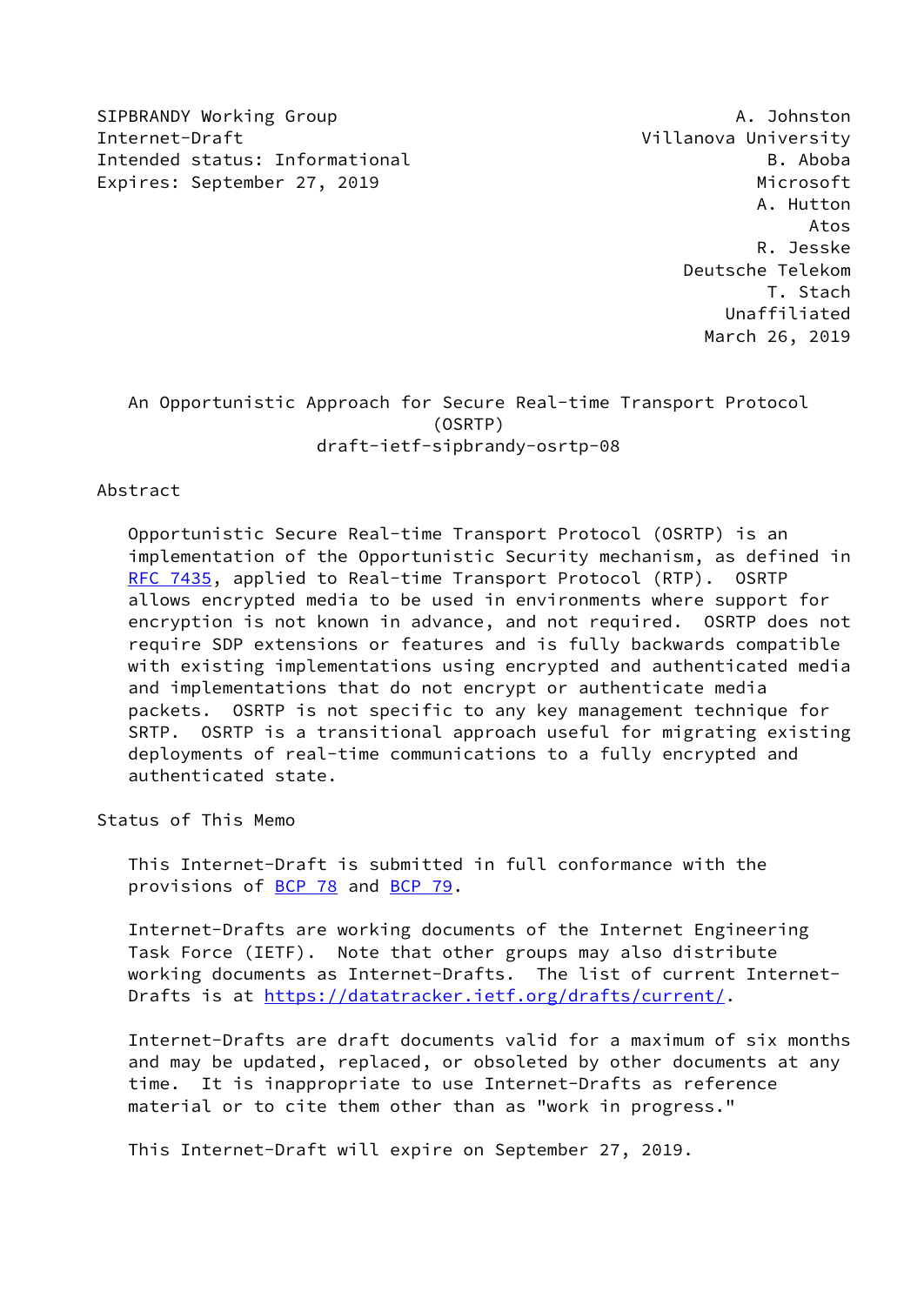<span id="page-1-1"></span>Internet-Draft OSRTP March 2019

Copyright Notice

 Copyright (c) 2019 IETF Trust and the persons identified as the document authors. All rights reserved.

This document is subject to **[BCP 78](https://datatracker.ietf.org/doc/pdf/bcp78)** and the IETF Trust's Legal Provisions Relating to IETF Documents [\(https://trustee.ietf.org/license-info](https://trustee.ietf.org/license-info)) in effect on the date of publication of this document. Please review these documents carefully, as they describe your rights and restrictions with respect to this document. Code Components extracted from this document must include Simplified BSD License text as described in Section 4.e of the Trust Legal Provisions and are provided without warranty as described in the Simplified BSD License.

## Table of Contents

|                                                                                                                                                                                                                                                                                                                                                                                                                                                                                                             | $\overline{2}$ |
|-------------------------------------------------------------------------------------------------------------------------------------------------------------------------------------------------------------------------------------------------------------------------------------------------------------------------------------------------------------------------------------------------------------------------------------------------------------------------------------------------------------|----------------|
| 1.1. Applicability Statement                                                                                                                                                                                                                                                                                                                                                                                                                                                                                | $\overline{3}$ |
|                                                                                                                                                                                                                                                                                                                                                                                                                                                                                                             | $\overline{3}$ |
| 3. SDP Offer/Answer Considerations                                                                                                                                                                                                                                                                                                                                                                                                                                                                          | $\overline{3}$ |
| Generating the Initial OSRTP Offer<br>3.1.                                                                                                                                                                                                                                                                                                                                                                                                                                                                  | $\overline{4}$ |
|                                                                                                                                                                                                                                                                                                                                                                                                                                                                                                             | $\overline{4}$ |
| 3.3. Offerer Processing the Answer                                                                                                                                                                                                                                                                                                                                                                                                                                                                          | $\overline{4}$ |
|                                                                                                                                                                                                                                                                                                                                                                                                                                                                                                             | $\overline{5}$ |
|                                                                                                                                                                                                                                                                                                                                                                                                                                                                                                             | $\overline{5}$ |
| 5.                                                                                                                                                                                                                                                                                                                                                                                                                                                                                                          | $\overline{5}$ |
| 6.                                                                                                                                                                                                                                                                                                                                                                                                                                                                                                          | $\overline{5}$ |
| 7.                                                                                                                                                                                                                                                                                                                                                                                                                                                                                                          | 6              |
| 8.                                                                                                                                                                                                                                                                                                                                                                                                                                                                                                          | 6              |
| Normative References<br>8.1.                                                                                                                                                                                                                                                                                                                                                                                                                                                                                | 6              |
| 8.2. Informative References                                                                                                                                                                                                                                                                                                                                                                                                                                                                                 | 8              |
| Authors' Addresses<br>$\mathbf{a} \cdot \mathbf{a} \cdot \mathbf{a} \cdot \mathbf{a} \cdot \mathbf{a} \cdot \mathbf{a} \cdot \mathbf{a} \cdot \mathbf{a} \cdot \mathbf{a} \cdot \mathbf{a} \cdot \mathbf{a} \cdot \mathbf{a} \cdot \mathbf{a} \cdot \mathbf{a} \cdot \mathbf{a} \cdot \mathbf{a} \cdot \mathbf{a} \cdot \mathbf{a} \cdot \mathbf{a} \cdot \mathbf{a} \cdot \mathbf{a} \cdot \mathbf{a} \cdot \mathbf{a} \cdot \mathbf{a} \cdot \mathbf{a} \cdot \mathbf{a} \cdot \mathbf{a} \cdot \mathbf{$ | 8              |
|                                                                                                                                                                                                                                                                                                                                                                                                                                                                                                             |                |

## <span id="page-1-0"></span>[1](#page-1-0). Introduction

Opportunistic Security [\[RFC7435](https://datatracker.ietf.org/doc/pdf/rfc7435)] (OS) is an approach to security that defines a third mode for security between "cleartext" and "comprehensive protection" that allows encryption and authentication of media to be used if supported but will not result in failures if it is not supported. In terms of secure media, cleartext is RTP [\[RFC3550](https://datatracker.ietf.org/doc/pdf/rfc3550)] media which is negotiated with the RTP/AVP (Audio Video Profile) [\[RFC3551](https://datatracker.ietf.org/doc/pdf/rfc3551)] or the RTP/AVPF profile [[RFC4585\]](https://datatracker.ietf.org/doc/pdf/rfc4585). Comprehensive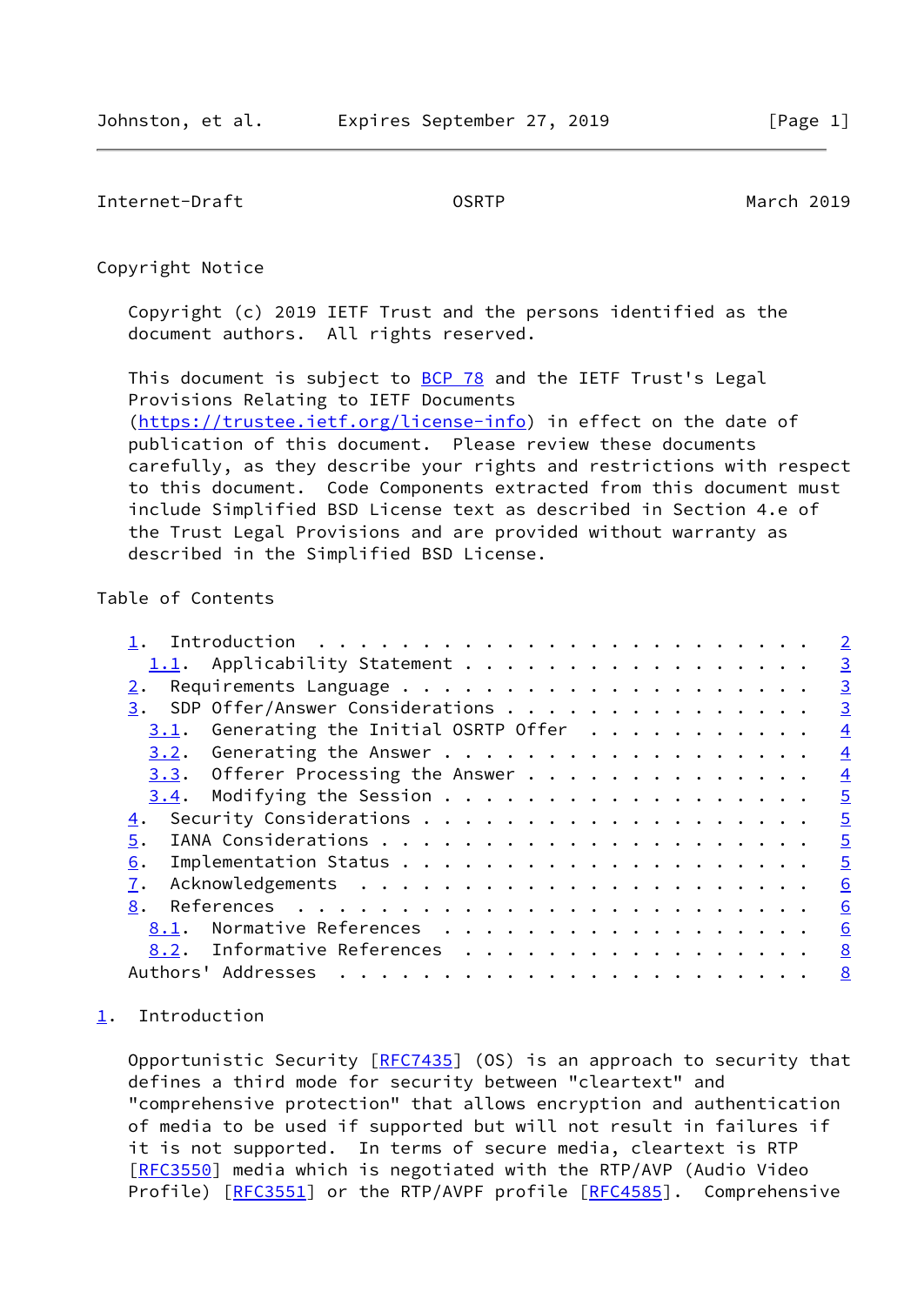protection is Secure RTP [\[RFC3711](https://datatracker.ietf.org/doc/pdf/rfc3711)], negotiated with a secure profile, such as SAVP or SAVPF [[RFC5124](https://datatracker.ietf.org/doc/pdf/rfc5124)]. OSRTP allows SRTP to be negotiated with the RTP/AVP profile, with fallback to RTP if SRTP is not supported.

| Johnston, et al. |  |  | Expires September 27, 2019 |  |  |
|------------------|--|--|----------------------------|--|--|
|                  |  |  |                            |  |  |

 $\lceil \text{Page 2} \rceil$ 

<span id="page-2-1"></span>Internet-Draft OSRTP March 2019

 There have been some extensions to SDP to allow profiles to be negotiated such as SDP Capabilities Negotiation (capneg) [\[RFC5939](https://datatracker.ietf.org/doc/pdf/rfc5939)] . However, these approaches are complex and have very limited deployment in communication systems. Other key management protocols for SRTP have been developed which by design use OS, such as ZRTP [\[RFC6189](https://datatracker.ietf.org/doc/pdf/rfc6189)]. This approach for OSRTP is based on [\[I-D.kaplan-mmusic-best-effort-srtp\]](#page-8-1) where it was called "best effort SRTP". [\[I-D.kaplan-mmusic-best-effort-srtp\]](#page-8-1) has a full discussion of the motivation and requirements for opportunistic secure media.

 OSRTP uses the presence of SRTP keying-related attributes in an SDP offer to indicate support for opportunistic secure media. The presence of SRTP keying-related attributes in the SDP answer indicates that the other party also supports OSRTP and encrypted and authenticated media will be used. OSRTP requires no additional extensions to SDP or new attributes and is defined independently of the key agreement mechanism used. OSRTP is only usable when media is negotiated using the Offer/Answer protocol [[RFC3264\]](https://datatracker.ietf.org/doc/pdf/rfc3264).

<span id="page-2-0"></span>[1.1](#page-2-0). Applicability Statement

 OSRTP is a transitional approach that provides a migration path from unencrypted communication (RTP) to fully encrypted communication (SRTP). It is only to be used in existing deployments which are attempting to transition to fully secure communications. New applications and new deployments will not use OSRTP.

<span id="page-2-2"></span>[2](#page-2-2). Requirements Language

 The key words "MUST", "MUST NOT", "REQUIRED", "SHALL", "SHALL NOT", "SHOULD", "SHOULD NOT", "RECOMMENDED", "NOT RECOMMENDED", "MAY", and "OPTIONAL" in this document are to be interpreted as described in [BCP](https://datatracker.ietf.org/doc/pdf/bcp14) [14](https://datatracker.ietf.org/doc/pdf/bcp14) [RFC 2119 \[RFC2119](https://datatracker.ietf.org/doc/pdf/rfc2119)] [RFC 8174](https://datatracker.ietf.org/doc/pdf/rfc8174) [\[RFC8174](https://datatracker.ietf.org/doc/pdf/rfc8174)] when, and only when, they appear in all capitals, as shown here.

<span id="page-2-3"></span>[3](#page-2-3). SDP Offer/Answer Considerations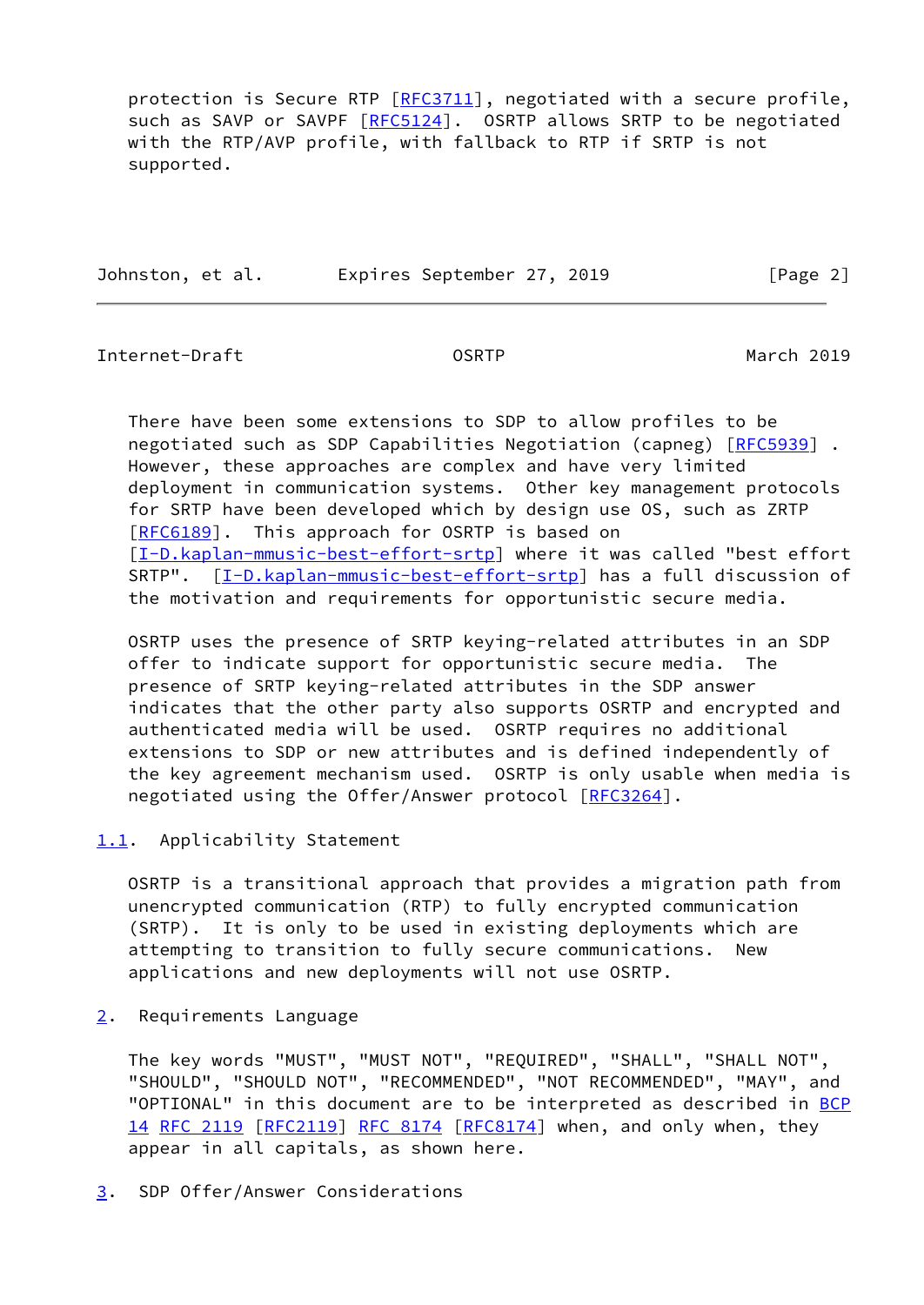This section defines the SDP offer/answer considerations for opportunistic security.

 The procedures are for a specific m- section describing RTP-based media. If an SDP offer or answer contains multiple such m- sections, the procedures are applied to each m- section individually.

 "Initial OSRTP offer" refers to the offer in which oportunistic security is offered for an m- section for the first time within an SDP session.

| Johnston, et al. | Expires September 27, 2019 | [Page 3] |
|------------------|----------------------------|----------|
|------------------|----------------------------|----------|

<span id="page-3-1"></span>Internet-Draft OSRTP March 2019

 It is important to note that OSRTP makes no changes, and has no effect on media sessions in which the offer contains a secure profile of RTP, such as SAVP or SAVPF. As discussed in [\[RFC7435](https://datatracker.ietf.org/doc/pdf/rfc7435)], that is the "comprehensive protection" for media mode.

### <span id="page-3-0"></span>[3.1](#page-3-0). Generating the Initial OSRTP Offer

 To indicate support for OSRTP in an SDP offer, the offerer uses the RTP/AVP profile [\[RFC3551](https://datatracker.ietf.org/doc/pdf/rfc3551)] or the RTP/AVPF profile [[RFC4585](https://datatracker.ietf.org/doc/pdf/rfc4585)] but includes SRTP keying attributes. OSRTP is not specific to any key management technique for SRTP and multiple key management techniques can be included on the SDP offer. For example:

If the offerer supports DTLS-SRTP key agreement  $[RECS763]$ , then an a=fingerprint attribute will be present, or

 If the offerer supports SDP Security Descriptions key agreement [[RFC4568\]](https://datatracker.ietf.org/doc/pdf/rfc4568), then an a=crypto attribute will be present, or

If the offerer supports ZRTP key agreement [[RFC6189](https://datatracker.ietf.org/doc/pdf/rfc6189)], then an a=zrtp-hash attribute will be present.

### <span id="page-3-2"></span>[3.2](#page-3-2). Generating the Answer

 To accept OSRTP, an answerer receiving an offer indicating support for OSRTP generates an SDP answer containing SRTP keying attributes which match one of the keying methods in the offer. The answer MUST NOT contain attributes from more than one keying method, even if the offer contained multiple keying method attributes. The selected SRTP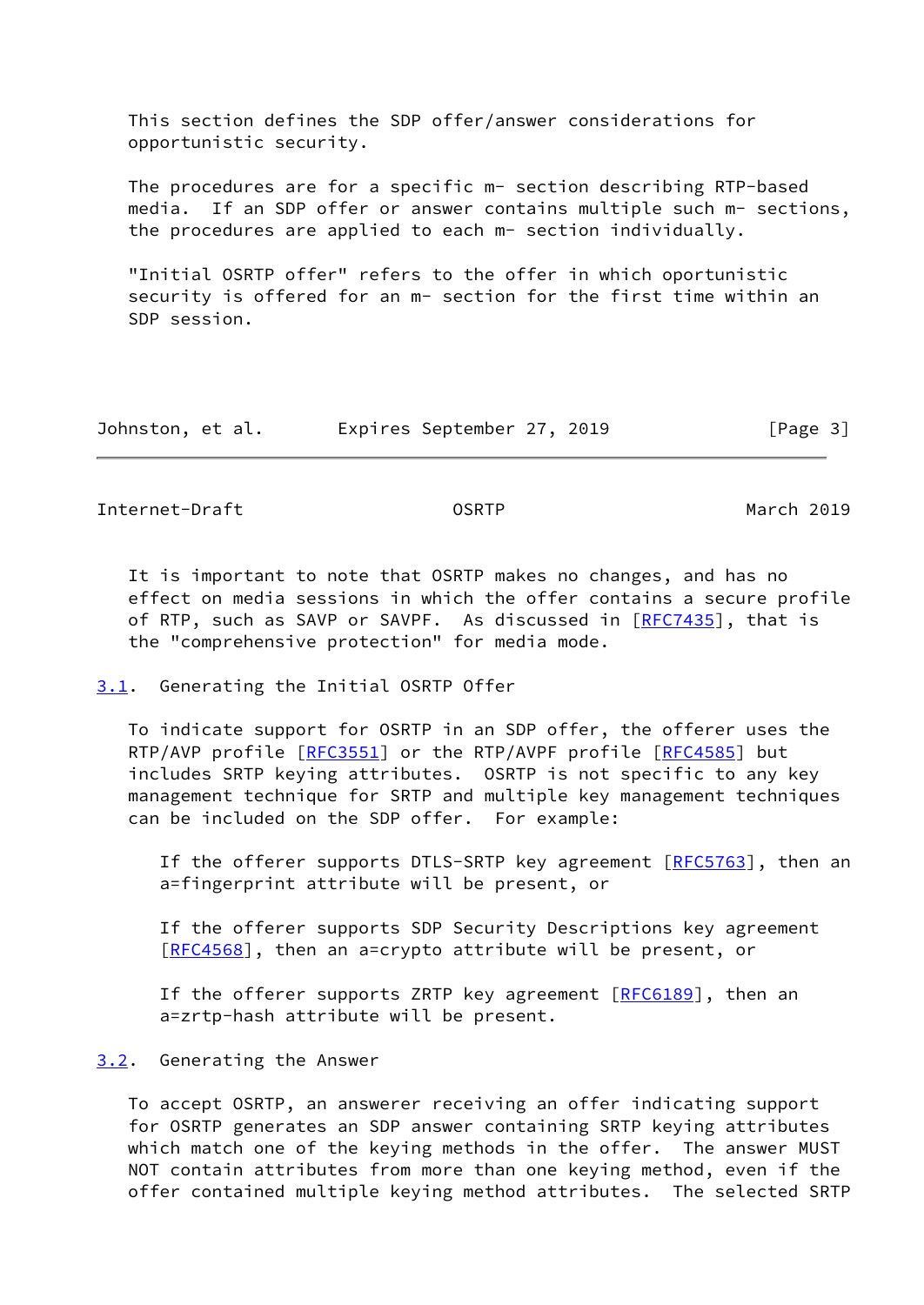key management approach is followed and SRTP media is used for this session. If the SRTP key management fails for any reason, the media session MUST fail. To decline OSRTP, the answerer generates an SDP answer omitting SRTP keying attributes, and the media session proceeds with RTP with no encryption or authentication used.

<span id="page-4-0"></span>[3.3](#page-4-0). Offerer Processing the Answer

 If the offerer of OSRTP receives an SDP answer which does not contain SRTP keying attributes, then the media session proceeds with RTP. If the SDP answer contains SRTP keying attributes then the associated SRTP key management approach is followed and SRTP media is used for this session. If the SRTP key management fails, the media session MUST fail.

Johnston, et al. 
Expires September 27, 2019

[Page 4]

<span id="page-4-2"></span>Internet-Draft OSRTP March 2019

<span id="page-4-1"></span>[3.4](#page-4-1). Modifying the Session

 When an offerer generates a subsequent SDP offer it should do so following the principles of [\[RFC6337](https://datatracker.ietf.org/doc/pdf/rfc6337)] meaning that the decision to create the new SDP offer should not be influenced by what was previously negotiated. For example if a previous OSRTP offer did not result in SRTP being established the offerer may try again and generate a new OSRTP offer as specified in section [3.1].

<span id="page-4-3"></span>[4](#page-4-3). Security Considerations

The security considerations of [\[RFC7435](https://datatracker.ietf.org/doc/pdf/rfc7435)] apply to OSRTP, as well as the security considerations of the particular SRTP key agreement approach used. However, the authentication requirements of a particular SRTP key agreement approach are relaxed when that key agreement is used with OSRTP, which is consistent with the Opportunistic Security approach described [[RFC7435](https://datatracker.ietf.org/doc/pdf/rfc7435)]. For example:

For DTLS-SRTP key agreement [\[RFC5763](https://datatracker.ietf.org/doc/pdf/rfc5763)], an authenticated signaling channel does not need to be used with OSRTP if it is not available.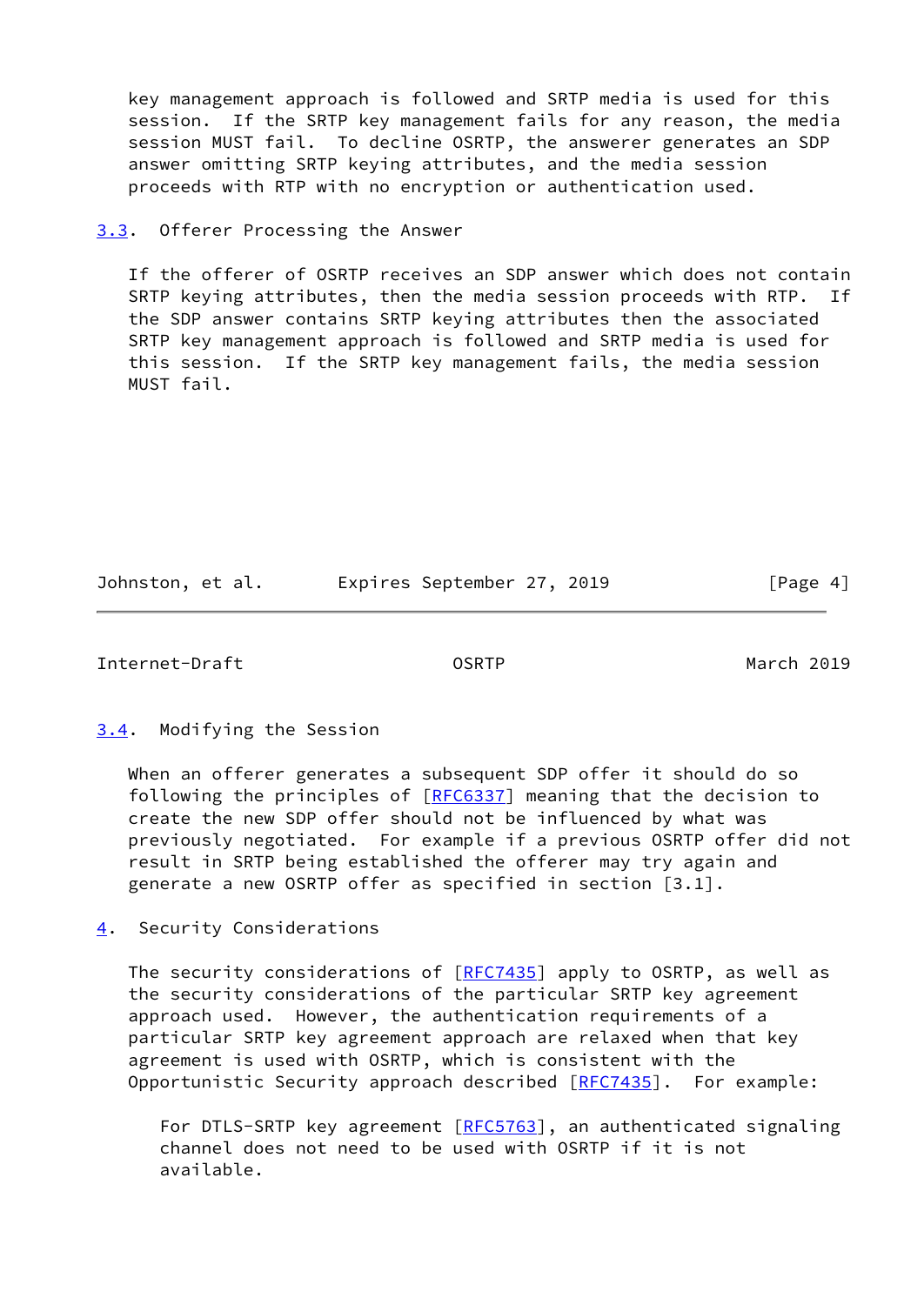For SDP Security Descriptions key agreement [\[RFC4568](https://datatracker.ietf.org/doc/pdf/rfc4568)], an authenticated signaling channel does not need to be used with OSRTP if it is not available, although an encrypted signaling channel must still be used.

For ZRTP key agreement [[RFC6189](https://datatracker.ietf.org/doc/pdf/rfc6189)], the security considerations are unchanged, since ZRTP does not rely on the security of the signaling channel.

As discussed in [\[RFC7435](https://datatracker.ietf.org/doc/pdf/rfc7435)], OSRTP is used in cases where support for encryption by the other party is not known in advance, and not required. For cases where it is known that the other party supports SRTP or SRTP needs to be used, OSRTP MUST NOT be used. Instead, a secure profile of RTP is used in the offer.

<span id="page-5-0"></span>[5](#page-5-0). IANA Considerations

This document has no actions for IANA.

<span id="page-5-1"></span>[6](#page-5-1). Implementation Status

 Note to RFC Editor: Please remove this entire section prior to publication, including the reference to [\[RFC6982](https://datatracker.ietf.org/doc/pdf/rfc6982)].

 This section records the status of known implementations of the protocol defined by this specification at the time of posting of this

| Johnston, et al. |  | Expires September 27, 2019 |  |  |  | [Page 5] |  |
|------------------|--|----------------------------|--|--|--|----------|--|
|------------------|--|----------------------------|--|--|--|----------|--|

<span id="page-5-2"></span>Internet-Draft OSRTP March 2019

Internet-Draft, and is based on a proposal described in [\[RFC6982](https://datatracker.ietf.org/doc/pdf/rfc6982)]. The description of implementations in this section is intended to assist the IETF in its decision processes in progressing drafts to RFCs. Please note that the listing of any individual implementation here does not imply endorsement by the IETF. Furthermore, no effort has been spent to verify the information presented here that was supplied by IETF contributors. This is not intended as, and must not be construed to be, a catalog of available implementations or their features. Readers are advised to note that other implementations may exist.

 According to [\[RFC6982](https://datatracker.ietf.org/doc/pdf/rfc6982)], "this will allow reviewers and working groups to assign due consideration to documents that have the benefit of running code, which may serve as evidence of valuable experimentation and feedback that have made the implemented protocols more mature.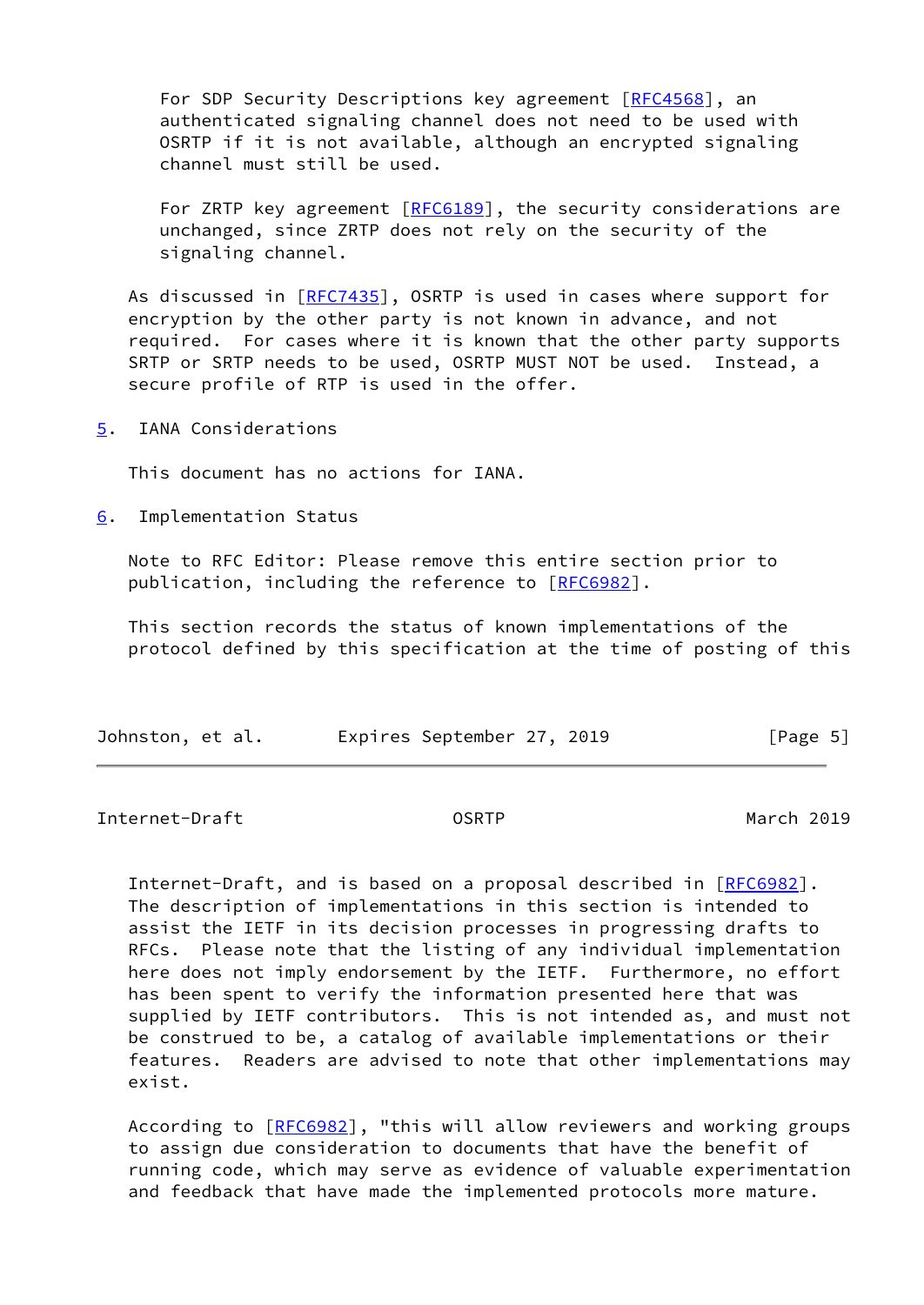It is up to the individual working groups to use this information as they see fit".

There are implementations of [\[I-D.kaplan-mmusic-best-effort-srtp\]](#page-8-1) in deployed products by Microsoft and Unify. The IMTC "Best Practices for SIP Security" document [[IMTC-SIP\]](#page-8-2) recommends this approach. The SIP Forum planned to include support in the SIPconnect 2.0 SIP trunking recommendation [\[SIPCONNECT\]](#page-8-3). There are many deployments of ZRTP [\[RFC6189](https://datatracker.ietf.org/doc/pdf/rfc6189)].

<span id="page-6-0"></span>[7](#page-6-0). Acknowledgements

 This document is dedicated to our friend and colleague Francois Audet who is greatly missed in our community. His work on improving security in SIP and RTP provided the foundation for this work.

 Thanks to Eric Rescorla, Martin Thomson, Christer Holmberg, and Richard Barnes for their comments.

- <span id="page-6-1"></span>[8](#page-6-1). References
- <span id="page-6-2"></span>[8.1](#page-6-2). Normative References
	- [RFC2119] Bradner, S., "Key words for use in RFCs to Indicate Requirement Levels", [BCP 14](https://datatracker.ietf.org/doc/pdf/bcp14), [RFC 2119](https://datatracker.ietf.org/doc/pdf/rfc2119), DOI 10.17487/RFC2119, March 1997, <[https://www.rfc-editor.org/info/rfc2119>](https://www.rfc-editor.org/info/rfc2119).
	- [RFC3264] Rosenberg, J. and H. Schulzrinne, "An Offer/Answer Model with Session Description Protocol (SDP)", [RFC 3264](https://datatracker.ietf.org/doc/pdf/rfc3264), DOI 10.17487/RFC3264, June 2002, <[https://www.rfc-editor.org/info/rfc3264>](https://www.rfc-editor.org/info/rfc3264).

| Johnston, et al. |  | Expires September 27, 2019 |  |  | [Page 6] |
|------------------|--|----------------------------|--|--|----------|
|------------------|--|----------------------------|--|--|----------|

Internet-Draft OSRTP March 2019

- [RFC3550] Schulzrinne, H., Casner, S., Frederick, R., and V. Jacobson, "RTP: A Transport Protocol for Real-Time Applications", STD 64, [RFC 3550](https://datatracker.ietf.org/doc/pdf/rfc3550), DOI 10.17487/RFC3550, July 2003, <<https://www.rfc-editor.org/info/rfc3550>>.
- [RFC3551] Schulzrinne, H. and S. Casner, "RTP Profile for Audio and Video Conferences with Minimal Control", STD 65, [RFC 3551,](https://datatracker.ietf.org/doc/pdf/rfc3551) DOI 10.17487/RFC3551, July 2003,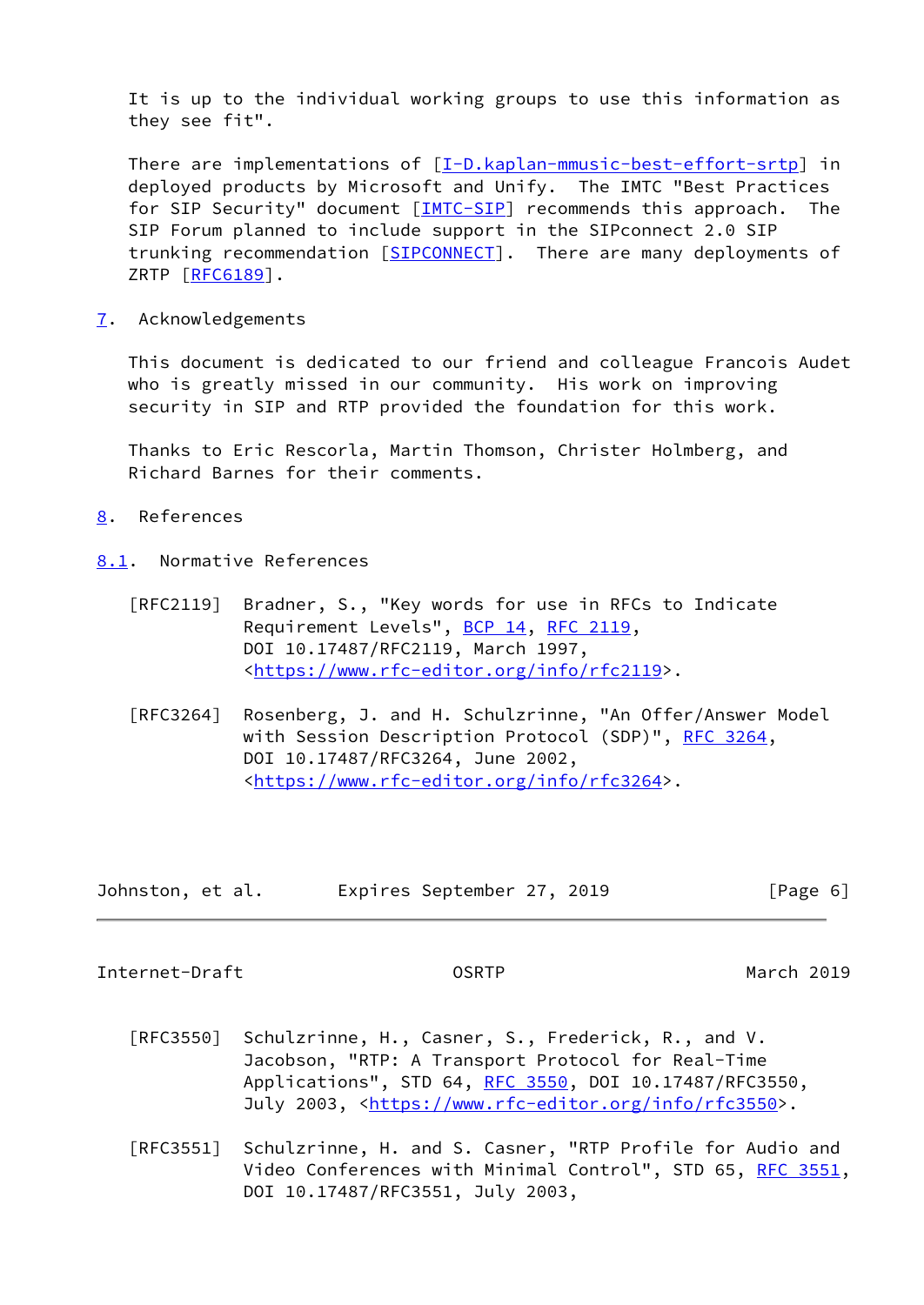<[https://www.rfc-editor.org/info/rfc3551>](https://www.rfc-editor.org/info/rfc3551).

- [RFC3711] Baugher, M., McGrew, D., Naslund, M., Carrara, E., and K. Norrman, "The Secure Real-time Transport Protocol (SRTP)", [RFC 3711,](https://datatracker.ietf.org/doc/pdf/rfc3711) DOI 10.17487/RFC3711, March 2004, <[https://www.rfc-editor.org/info/rfc3711>](https://www.rfc-editor.org/info/rfc3711).
- [RFC4568] Andreasen, F., Baugher, M., and D. Wing, "Session Description Protocol (SDP) Security Descriptions for Media Streams", [RFC 4568](https://datatracker.ietf.org/doc/pdf/rfc4568), DOI 10.17487/RFC4568, July 2006, <[https://www.rfc-editor.org/info/rfc4568>](https://www.rfc-editor.org/info/rfc4568).
- [RFC4585] Ott, J., Wenger, S., Sato, N., Burmeister, C., and J. Rey, "Extended RTP Profile for Real-time Transport Control Protocol (RTCP)-Based Feedback (RTP/AVPF)", [RFC 4585,](https://datatracker.ietf.org/doc/pdf/rfc4585) DOI 10.17487/RFC4585, July 2006, <[https://www.rfc-editor.org/info/rfc4585>](https://www.rfc-editor.org/info/rfc4585).
- [RFC5124] Ott, J. and E. Carrara, "Extended Secure RTP Profile for Real-time Transport Control Protocol (RTCP)-Based Feedback (RTP/SAVPF)", [RFC 5124](https://datatracker.ietf.org/doc/pdf/rfc5124), DOI 10.17487/RFC5124, February 2008, [<https://www.rfc-editor.org/info/rfc5124](https://www.rfc-editor.org/info/rfc5124)>.
- [RFC5763] Fischl, J., Tschofenig, H., and E. Rescorla, "Framework for Establishing a Secure Real-time Transport Protocol (SRTP) Security Context Using Datagram Transport Layer Security (DTLS)", [RFC 5763](https://datatracker.ietf.org/doc/pdf/rfc5763), DOI 10.17487/RFC5763, May 2010, [<https://www.rfc-editor.org/info/rfc5763](https://www.rfc-editor.org/info/rfc5763)>.
- [RFC6189] Zimmermann, P., Johnston, A., Ed., and J. Callas, "ZRTP: Media Path Key Agreement for Unicast Secure RTP", [RFC 6189,](https://datatracker.ietf.org/doc/pdf/rfc6189) DOI 10.17487/RFC6189, April 2011, <[https://www.rfc-editor.org/info/rfc6189>](https://www.rfc-editor.org/info/rfc6189).
- [RFC7435] Dukhovni, V., "Opportunistic Security: Some Protection Most of the Time", [RFC 7435](https://datatracker.ietf.org/doc/pdf/rfc7435), DOI 10.17487/RFC7435, December 2014, <<https://www.rfc-editor.org/info/rfc7435>>.

Johnston, et al. **Expires September 27, 2019**[Page 7]

<span id="page-7-0"></span>Internet-Draft OSRTP March 2019

[RFC8174] Leiba, B., "Ambiguity of Uppercase vs Lowercase in [RFC](https://datatracker.ietf.org/doc/pdf/rfc2119)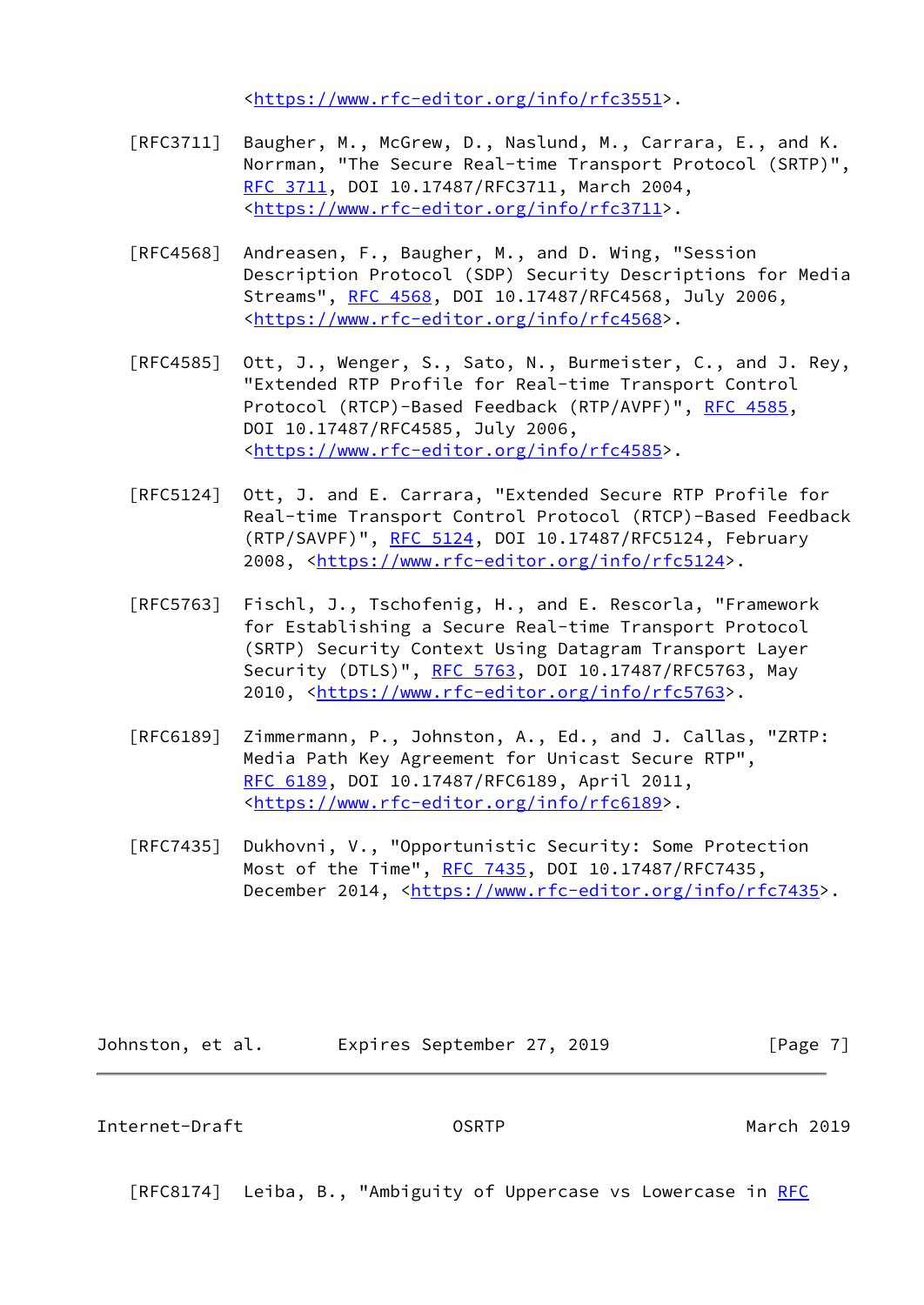[2119](https://datatracker.ietf.org/doc/pdf/rfc2119) Key Words", [BCP 14](https://datatracker.ietf.org/doc/pdf/bcp14), [RFC 8174,](https://datatracker.ietf.org/doc/pdf/rfc8174) DOI 10.17487/RFC8174, May 2017, [<https://www.rfc-editor.org/info/rfc8174](https://www.rfc-editor.org/info/rfc8174)>.

- <span id="page-8-2"></span><span id="page-8-1"></span><span id="page-8-0"></span>[8.2](#page-8-0). Informative References
	- [I-D.kaplan-mmusic-best-effort-srtp] Audet, F. and H. Kaplan, "Session Description Protocol (SDP) Offer/Answer Negotiation For Best-Effort Secure Real-Time Transport Protocol", [draft-kaplan-mmusic-best](https://datatracker.ietf.org/doc/pdf/draft-kaplan-mmusic-best-effort-srtp-01) [effort-srtp-01](https://datatracker.ietf.org/doc/pdf/draft-kaplan-mmusic-best-effort-srtp-01) (work in progress), October 2006.
	- [IMTC-SIP] Group, I. S. P. A., "Best Practices for SIP Security", IMTC SIP Parity Group<http://www.imtc.org/uc/sip-parity-activity-group/>, 2011, [<http://www.imtc.org](http://www.imtc.org)>.
	- [RFC5939] Andreasen, F., "Session Description Protocol (SDP) Capability Negotiation", [RFC 5939,](https://datatracker.ietf.org/doc/pdf/rfc5939) DOI 10.17487/RFC5939, September 2010, <[https://www.rfc-editor.org/info/rfc5939>](https://www.rfc-editor.org/info/rfc5939).
	- [RFC6337] Okumura, S., Sawada, T., and P. Kyzivat, "Session Initiation Protocol (SIP) Usage of the Offer/Answer Model", [RFC 6337,](https://datatracker.ietf.org/doc/pdf/rfc6337) DOI 10.17487/RFC6337, August 2011, <[https://www.rfc-editor.org/info/rfc6337>](https://www.rfc-editor.org/info/rfc6337).
	- [RFC6982] Sheffer, Y. and A. Farrel, "Improving Awareness of Running Code: The Implementation Status Section", [RFC 6982](https://datatracker.ietf.org/doc/pdf/rfc6982), DOI 10.17487/RFC6982, July 2013, <[https://www.rfc-editor.org/info/rfc6982>](https://www.rfc-editor.org/info/rfc6982).

## <span id="page-8-3"></span>[SIPCONNECT]

 Group, S. F. S. 2. T., "SIP-PBX / Service Provider Interoperability SIPconnect 2.0 - Technical Recommendation", SIP Forum [http://www.sipforum.org/compone](http://www.sipforum.org/component/option) [nt/option,](http://www.sipforum.org/component/option)com\_docman/task,doc\_download/gid,838/ Itemid, 261/, 2017, <<http://www.sipforum.org>>.

#### Authors' Addresses

 Alan Johnston Villanova University Villanova, PA USA

Email: alan.b.johnston@gmail.com

Johnston, et al. 
Expires September 27, 2019

[Page 8]